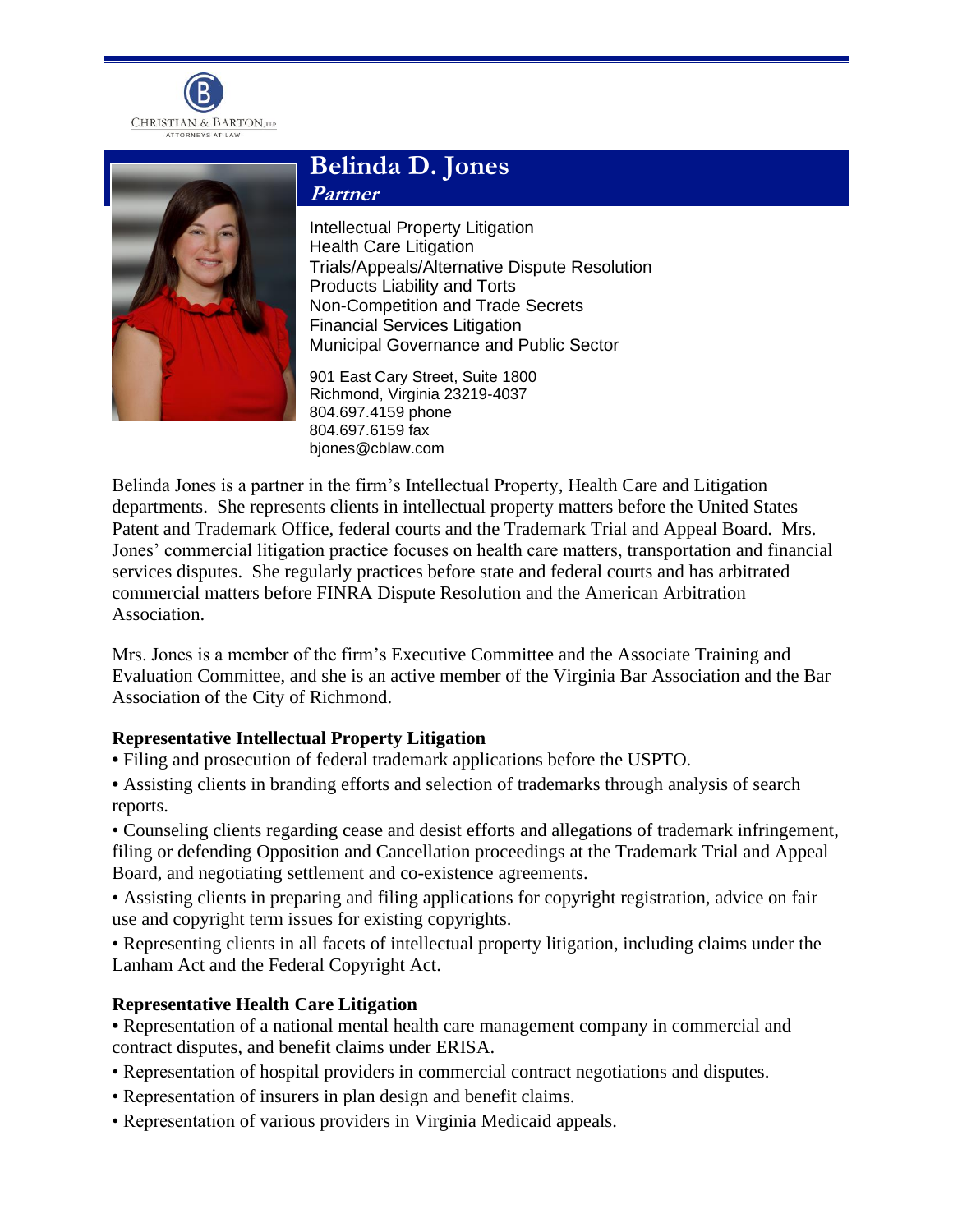#### **Representative Business Litigation**

**•** Representation of railroad in various commercial disputes including breach of contract and antitrust claims.

- **•** Representation of international accounting firm in business tort action.
- **•** Representation of regional airport authority in constitutional challenge and other tort actions.
- **•** Representation of citizens group in water rate litigation.
- **•** Representation of insurers in commercial and coverage disputes.

## **Representative Products Liability Litigation**

- **•** Representation of an avionics manufacturer in the Eastern District of Virginia.
- **•** Representation of a third party administrator of substance abuse testing programs.

## **Representative Construction Litigation**

- **•** Representation of contractors, subcontractors and suppliers in mechanic's lien actions.
- **•** Representation of architectural and engineering firm in commercial dispute.

## **Representative Financial Services Litigation**

**•** Representation of large national securities firms and individuals in various disputes before FINRA Dispute Resolution panels.

## EDUCATION **Georgia State University, J.D**., 2004 *Magna Cum Laude* **University of Virginia, B.A**., Government, 1999

ADMISSIONS

Virginia Georgia U.S. District Court for the Eastern District of Virginia U.S. District Court for the Western District of Virginia U.S. District Court for the Northern District of Georgia U.S. District Court for the Middle District of Georgia U.S. Court of Appeals for the Fourth Circuit

PRIOR EXPERIENCE

• Before joining the firm in 2006, Mrs. Jones practiced with King & Spalding LLP in Atlanta.

## RECOGNITIONS

• **Virginia Super Lawyers** Civil Litigation Defense, 2019-2022 • **Virginia Rising Stars** Civil Litigation Defense, 2013-2017 Intellectual Property Litigation, 2012